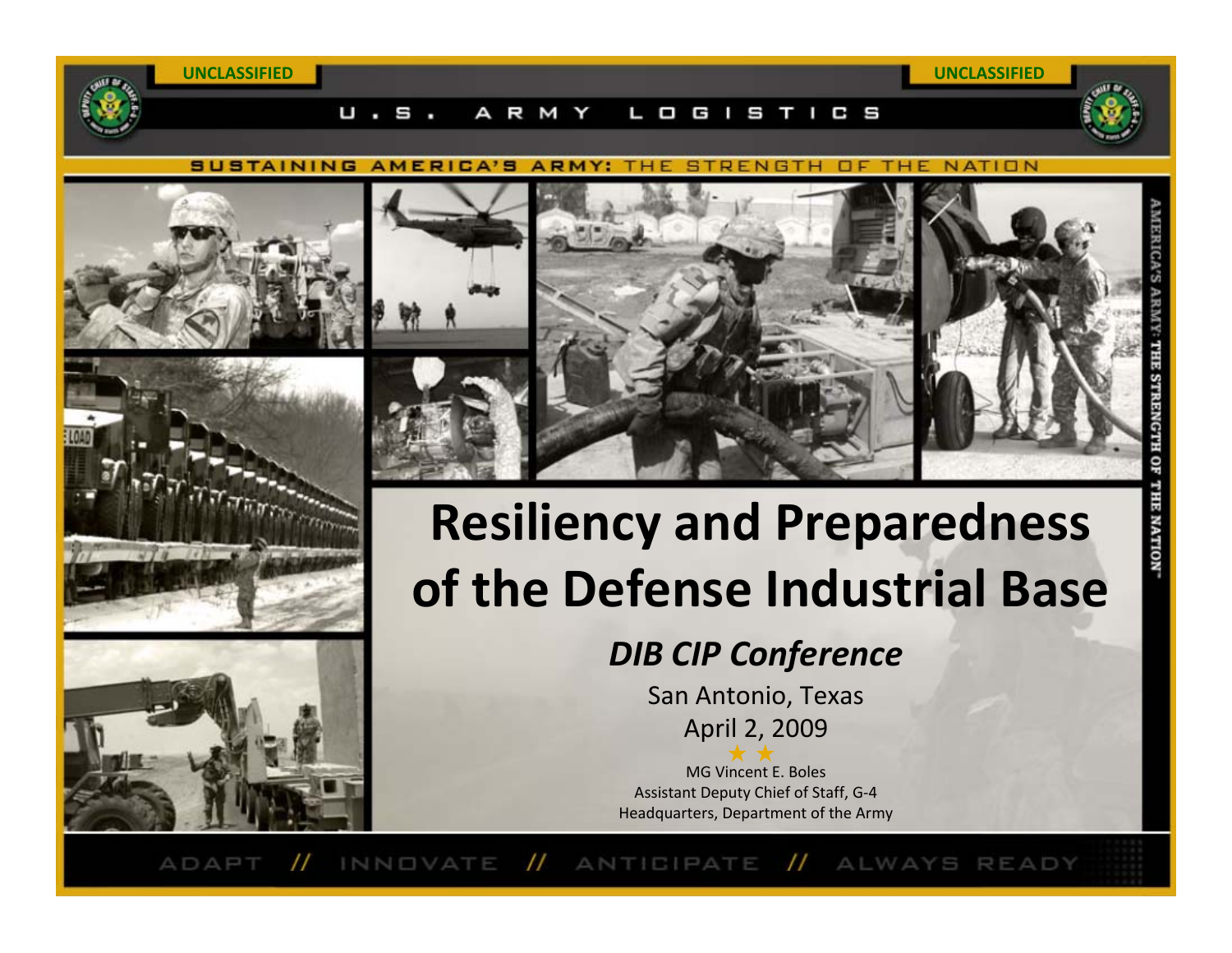**UNCLASSIFIED**

### **Situational Awareness**

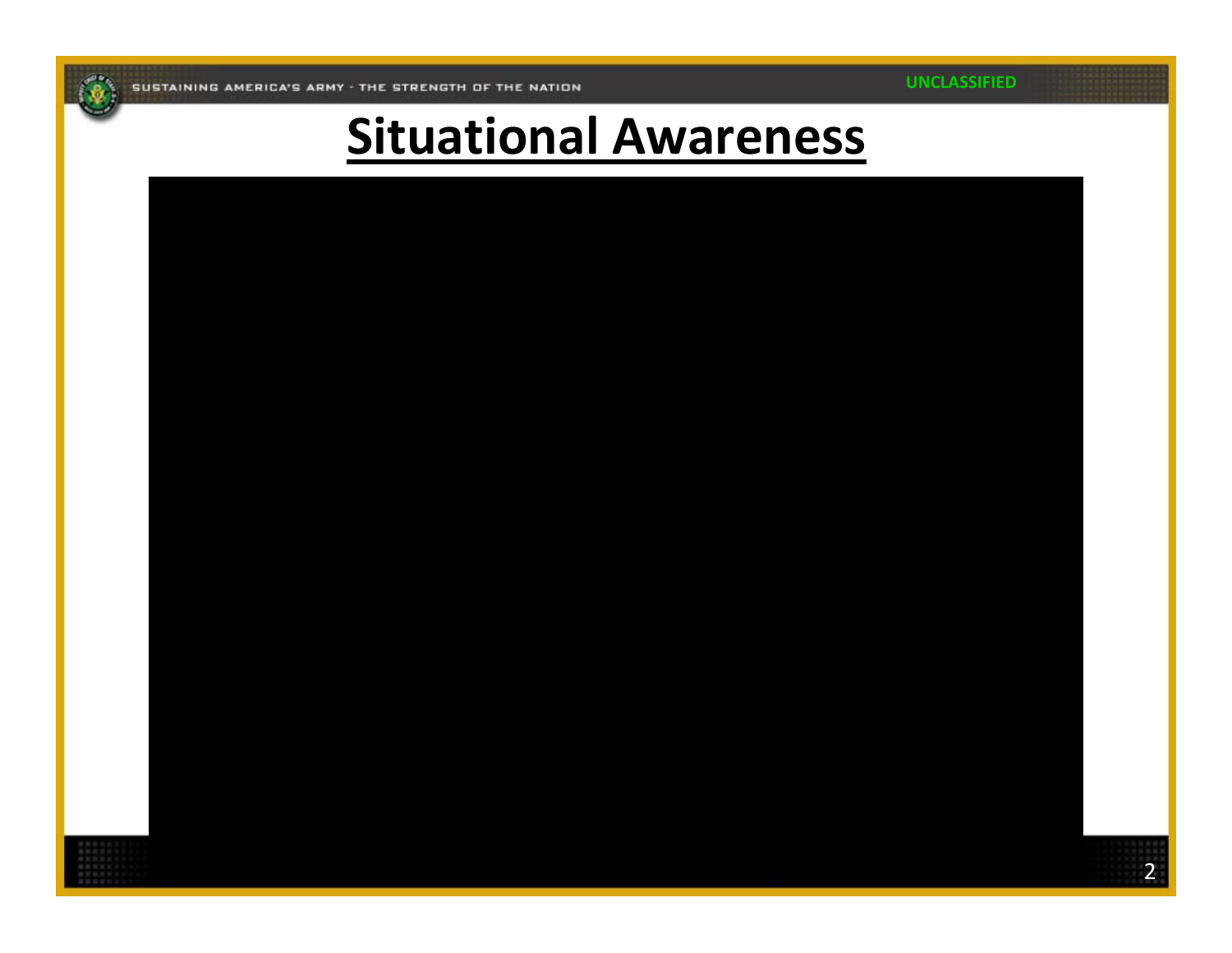## **How I Got Here …**

#### $\Box$ Career Soldier

1976

- $\Box$  Assumed Command
	- $\mathbb{R}^3$ **6** weeks before  $9/11$
	- 63 straight months in command of logistics units
	- (U.S. ‐‐ Kuwait ‐‐ Iraq ‐‐ Germany ‐‐ U.S.)



- $\Box$  Now on the Department of the Army Staff
	- $\blacksquare$  2+ years
	- $\mathbb{R}^n$  Portfolio: Readiness ‐‐ Strategy and Integration ‐‐ Force Projection and Distribution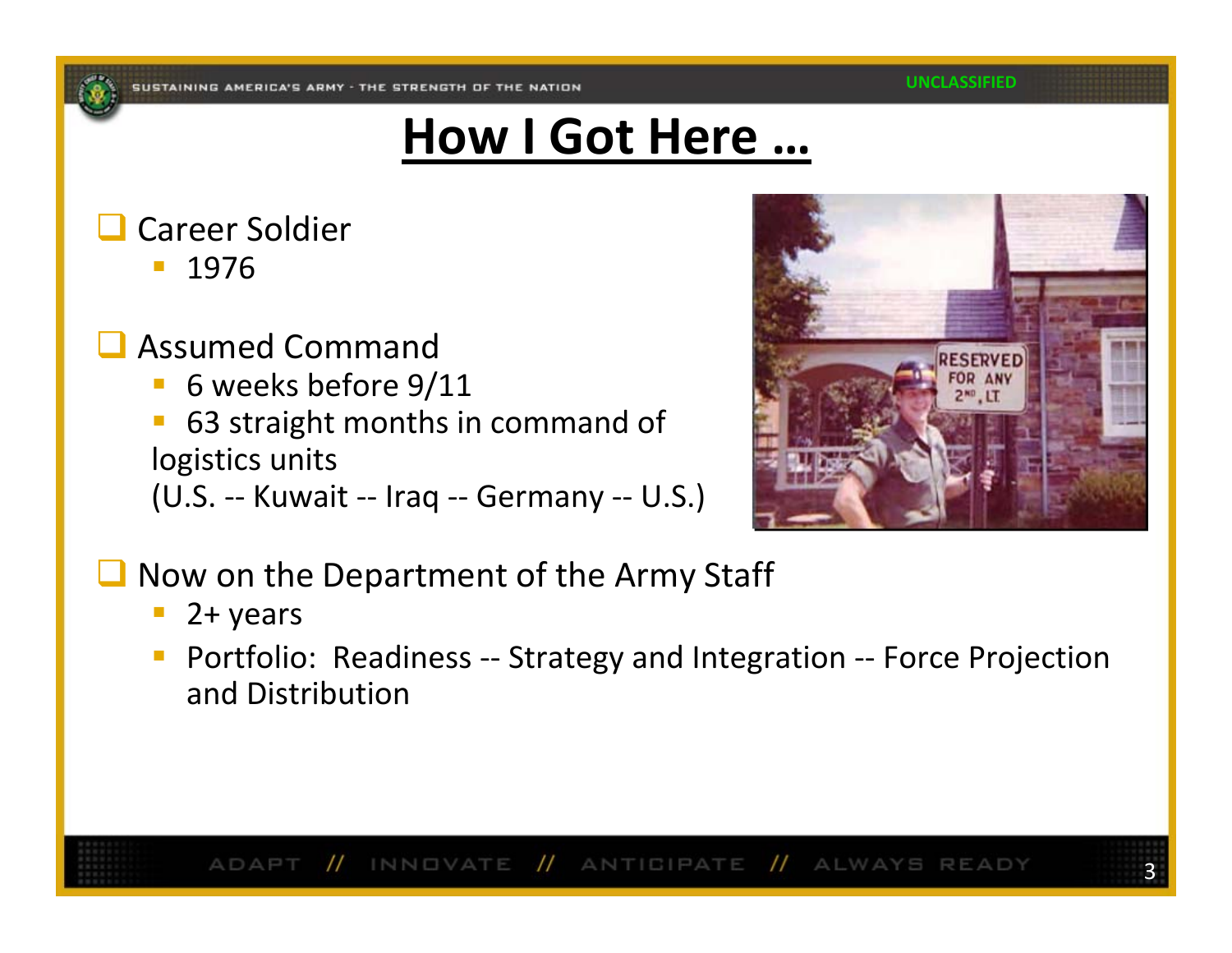

#### **Agenda**

#### Strategic Context

 $\Box$ Impact of Crisis on the Defense Industrial Base

- $\overline{\phantom{a}}$ Technology
- $\mathbb{R}^3$ **Facilities and Equipment**
- $\mathcal{L}^{\mathcal{L}}$ Personnel
- $\overline{\phantom{a}}$ Leaders (You)

 $\Box$  After the Crisis

**Thoughts to Leave With You** 

#### Questions?

// INNOVATE // ANTIGIPATE // ALWAYS READY ADAPT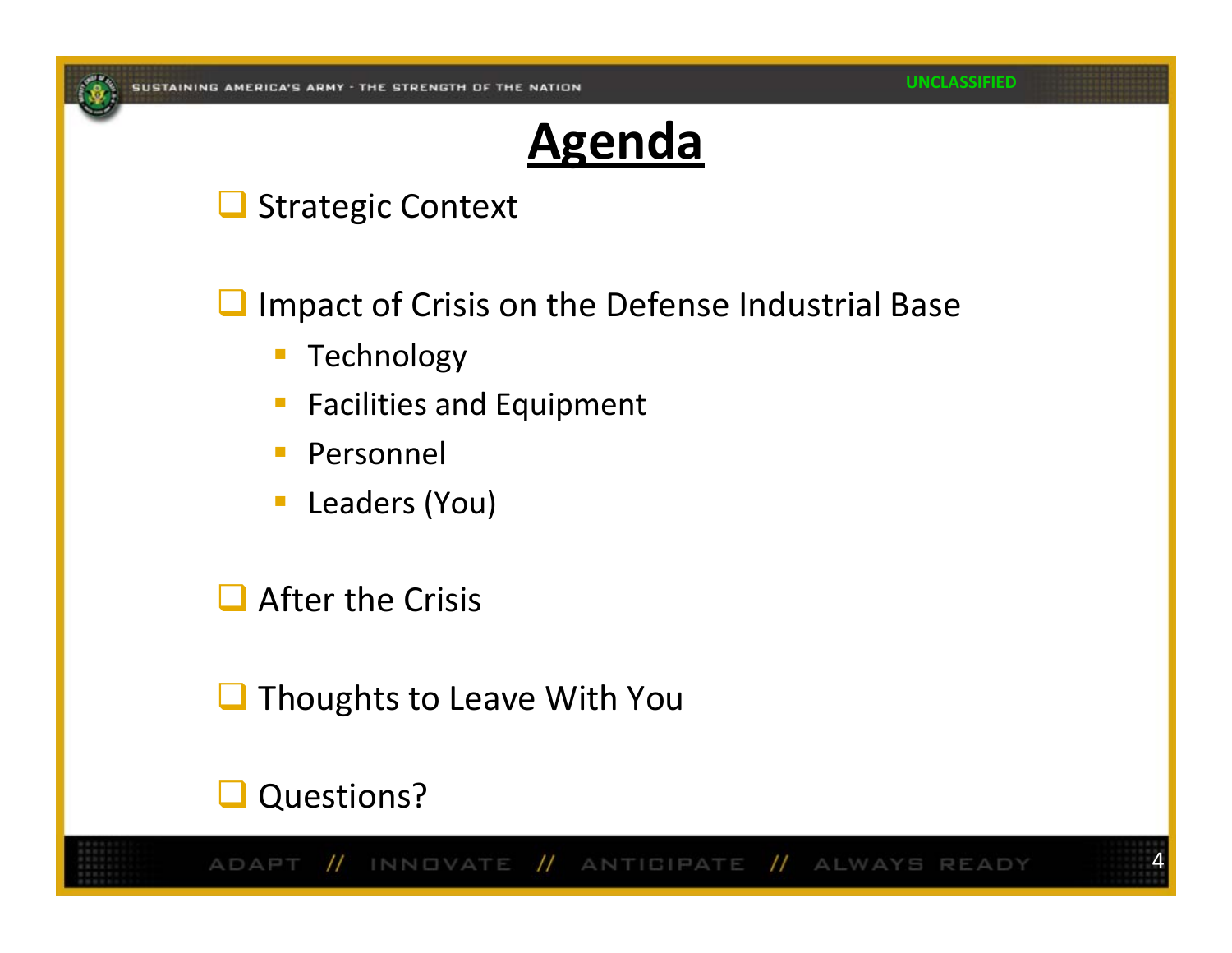#### **Strategic Environment: 1950‐1989**

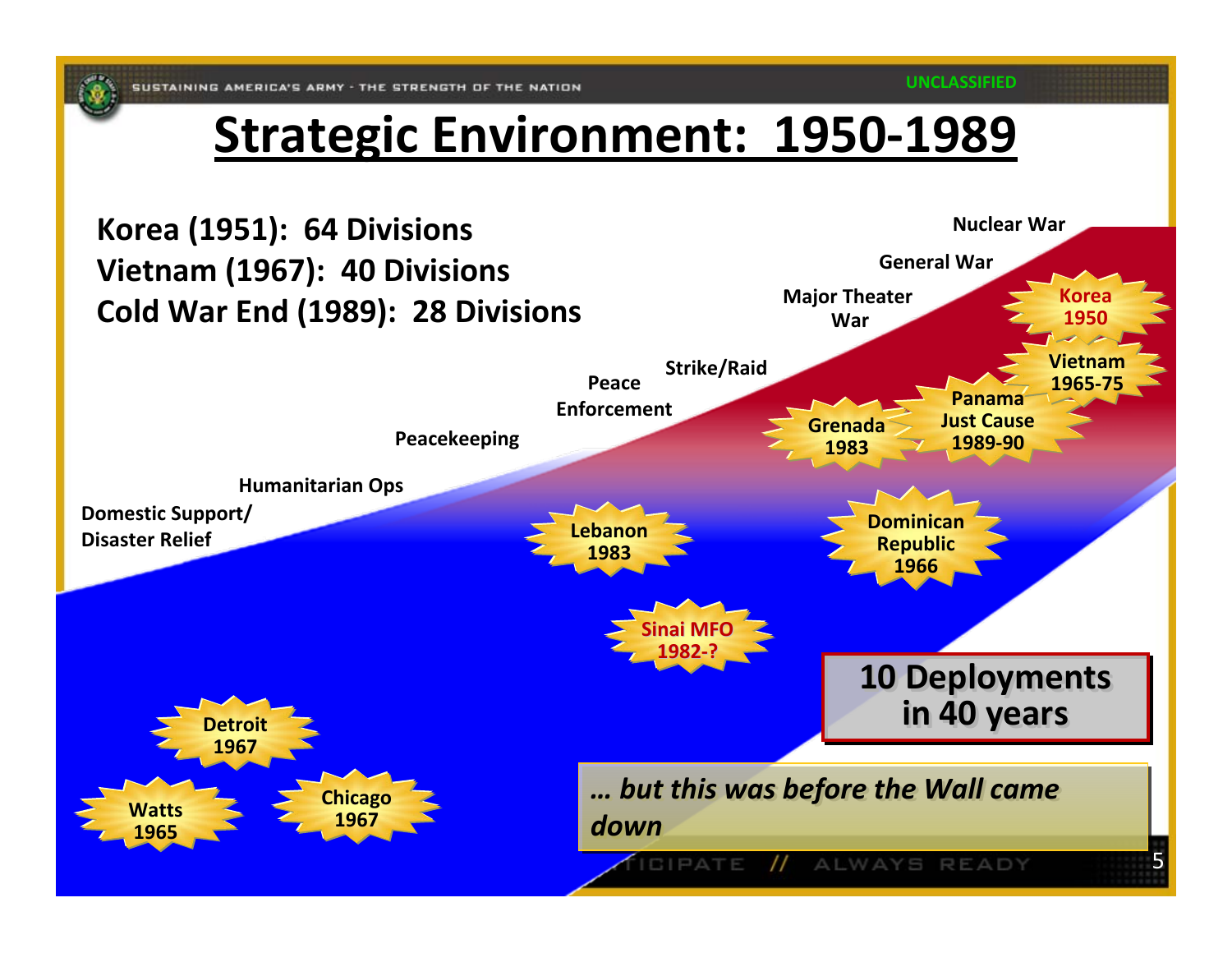#### **Strategic Environment: 1989 ‐2009**

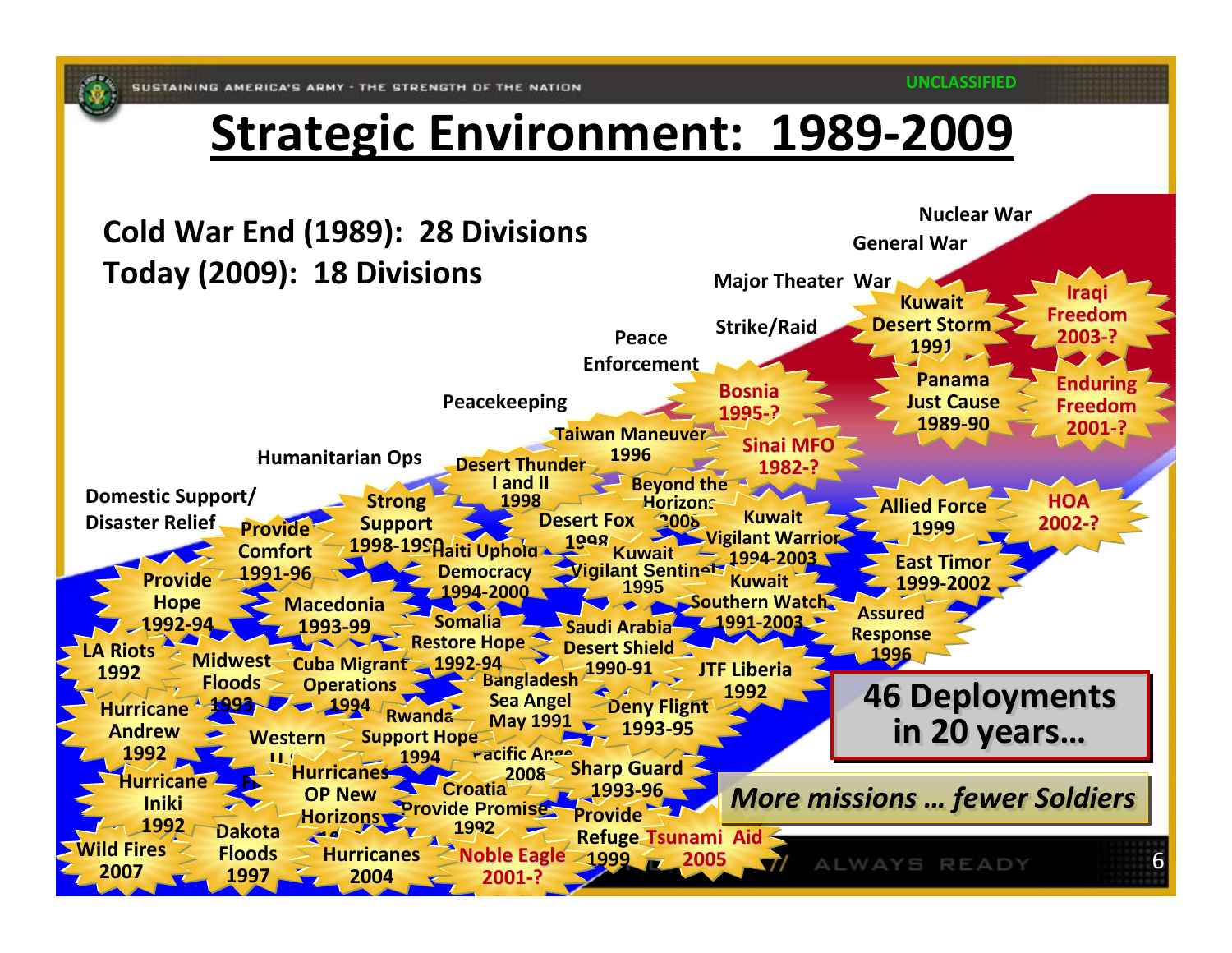#### **Historical Trend:**

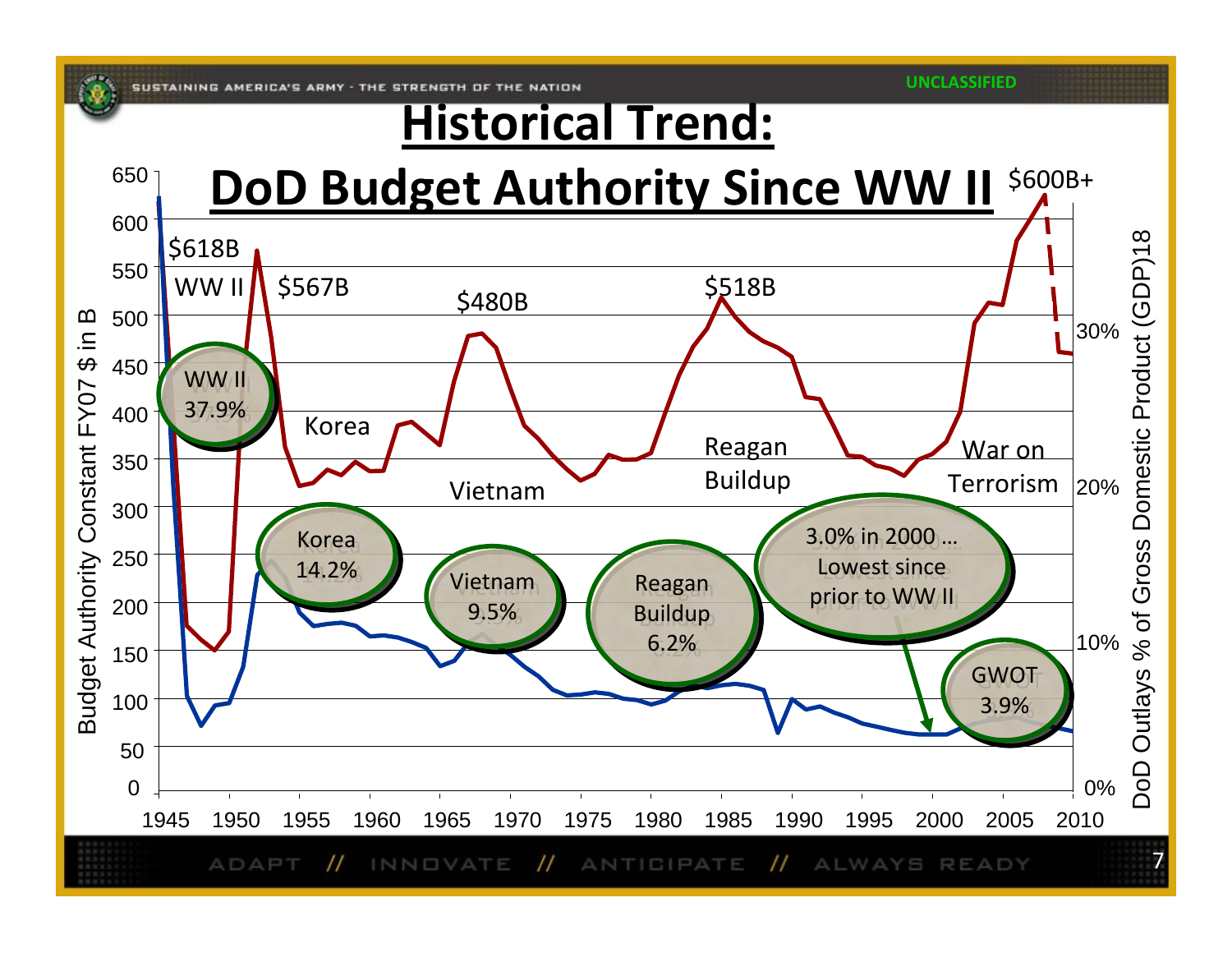# **What is a "Crisis" "Disaster""Catastrophe" "Challenge" to You?**

// INNOVATE // ANTIGIPATE // ALWAYS READY ADAPT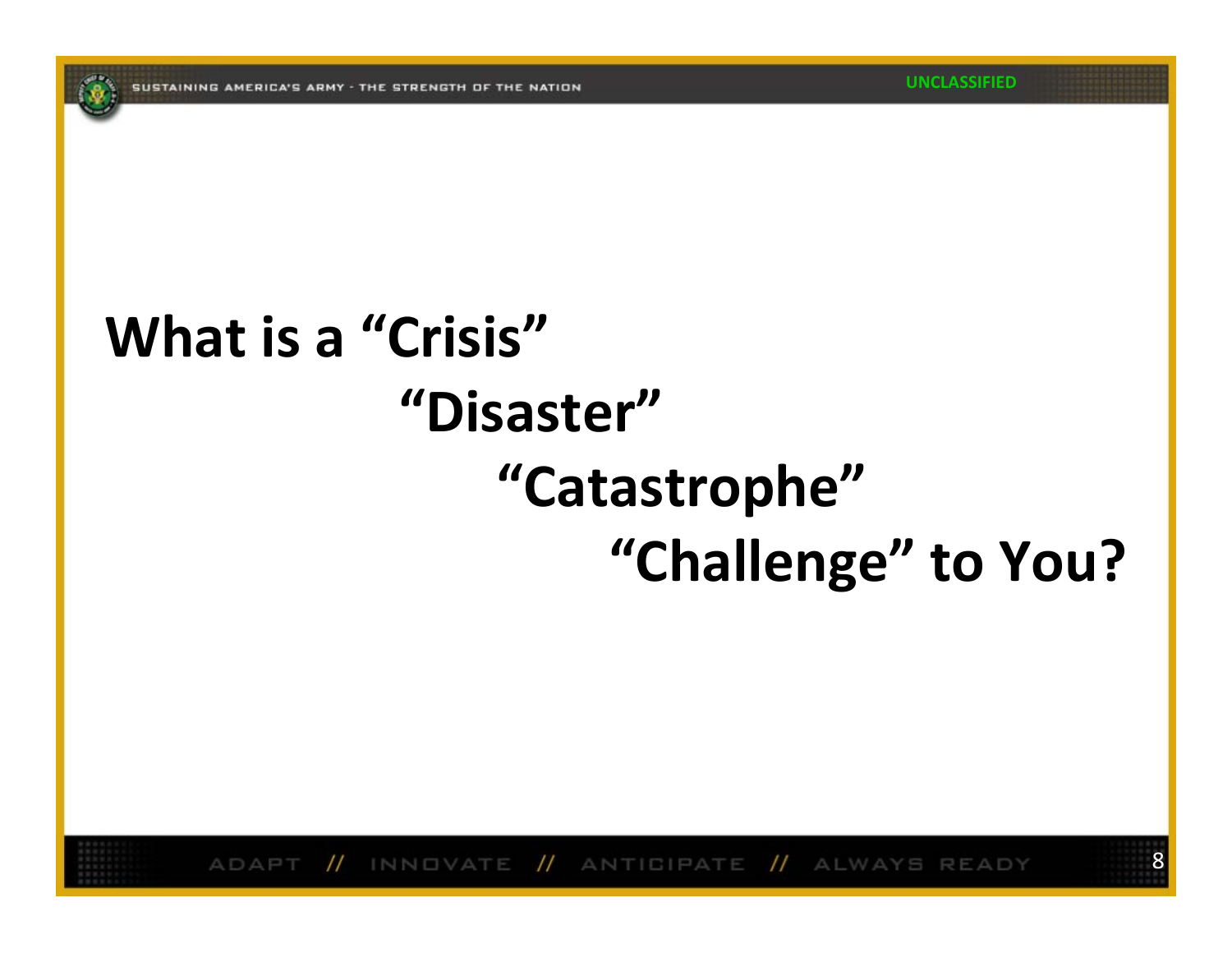## **"Crisis": Some Constants**

#### $\Box$ What Occurs

- $\mathcal{L}_{\mathcal{A}}$ Sudden
- Great Impact ‐‐ Lasting
- Information Flow is Key -- Is it What You Need?
- $\Box$ Requires Rapid Decisions – Usually Under Pressure
- $\Box$  Pressure is On
	- Heat is High
	- **Outcome is Uncertain**

■ What You Don't Want it to be is "That Guy" or "That Girl"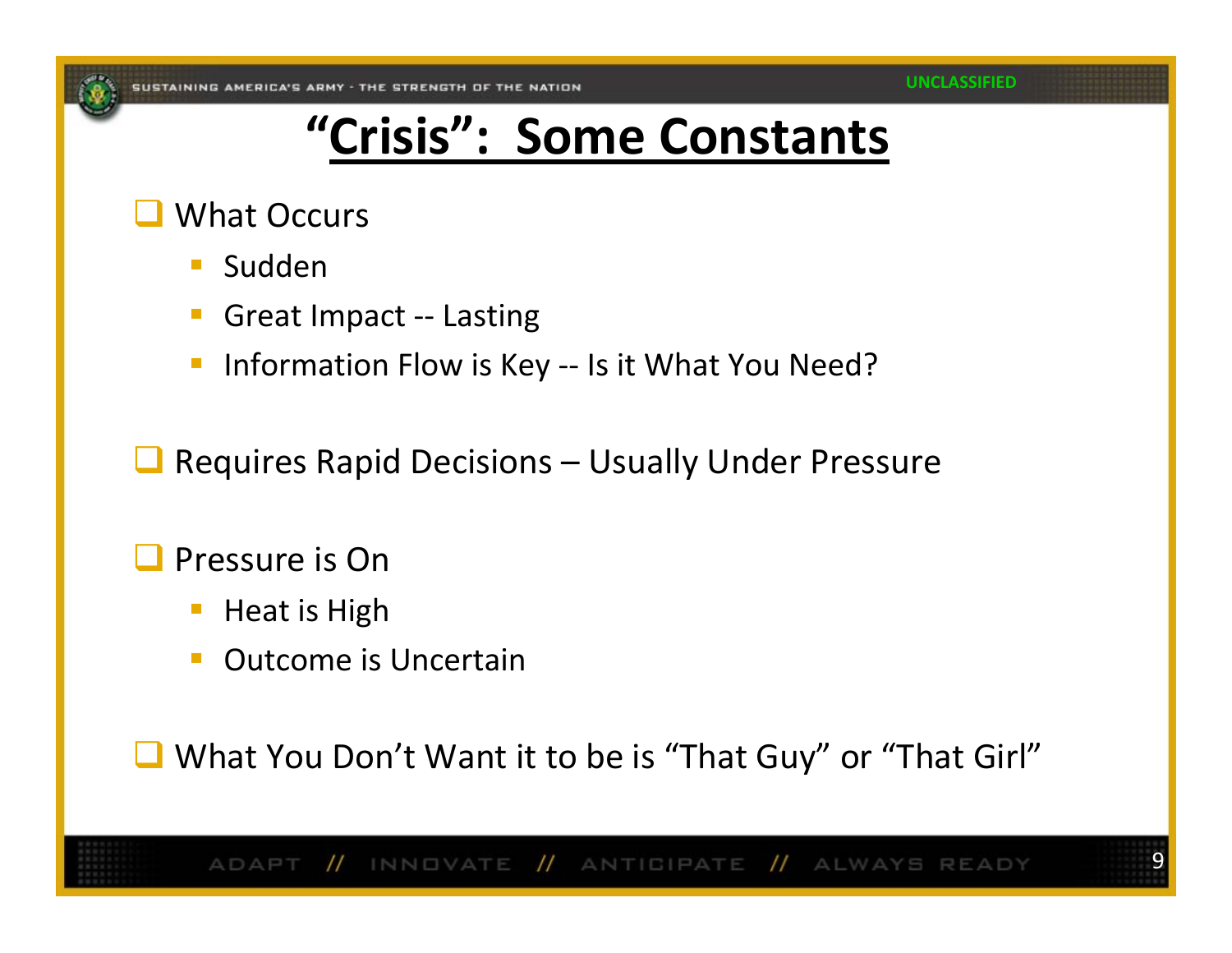### **Impact of "Crisis" on … Your Technology**

 $\Box$  How do you know what you have lost?

- **P** You have been penetrated ... but for how long? (How do you *know* the "patch" worked?)
- **Q** Who do you have looking for solutions?
	- Commercial‐Off‐The‐Shelf (COTS) shopping list
- **Q** What are your technology priorities?
	- Restored/recovered first?
- $\Box$  Will not have time for traditional purchasing and procurement processes

 $\Box$ Run promised capabilities early

Routinely test them ‐‐ you paid for it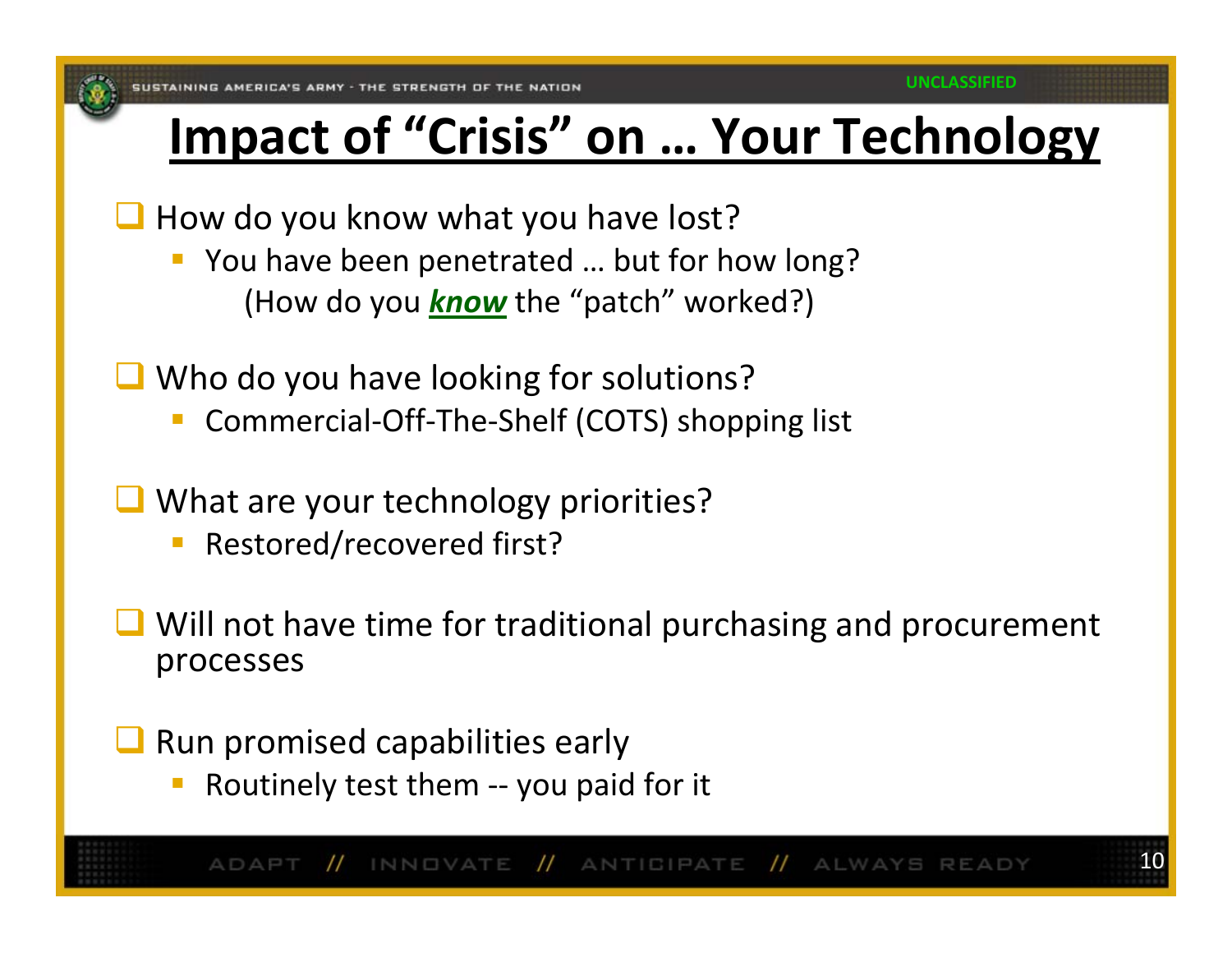# **Impact of "Crisis" on ... Facilities and Equipment in the Defense Industrial Base**

- $\Box$ Extended Use/More Intense Operational Tempo
- $\Box$  24‐Hour Operations/Shift Work
	- $\mathbb{R}^n$ **There is no "B Team"**
- $\Box$  Stress Between Restoring Operations vs. Facility Security
	- What is an "acceptable level of risk?"
- $\Box$  Back‐Up Facilities
	- **Which do you need to fund now?**
	- **What risk can you no longer afford?**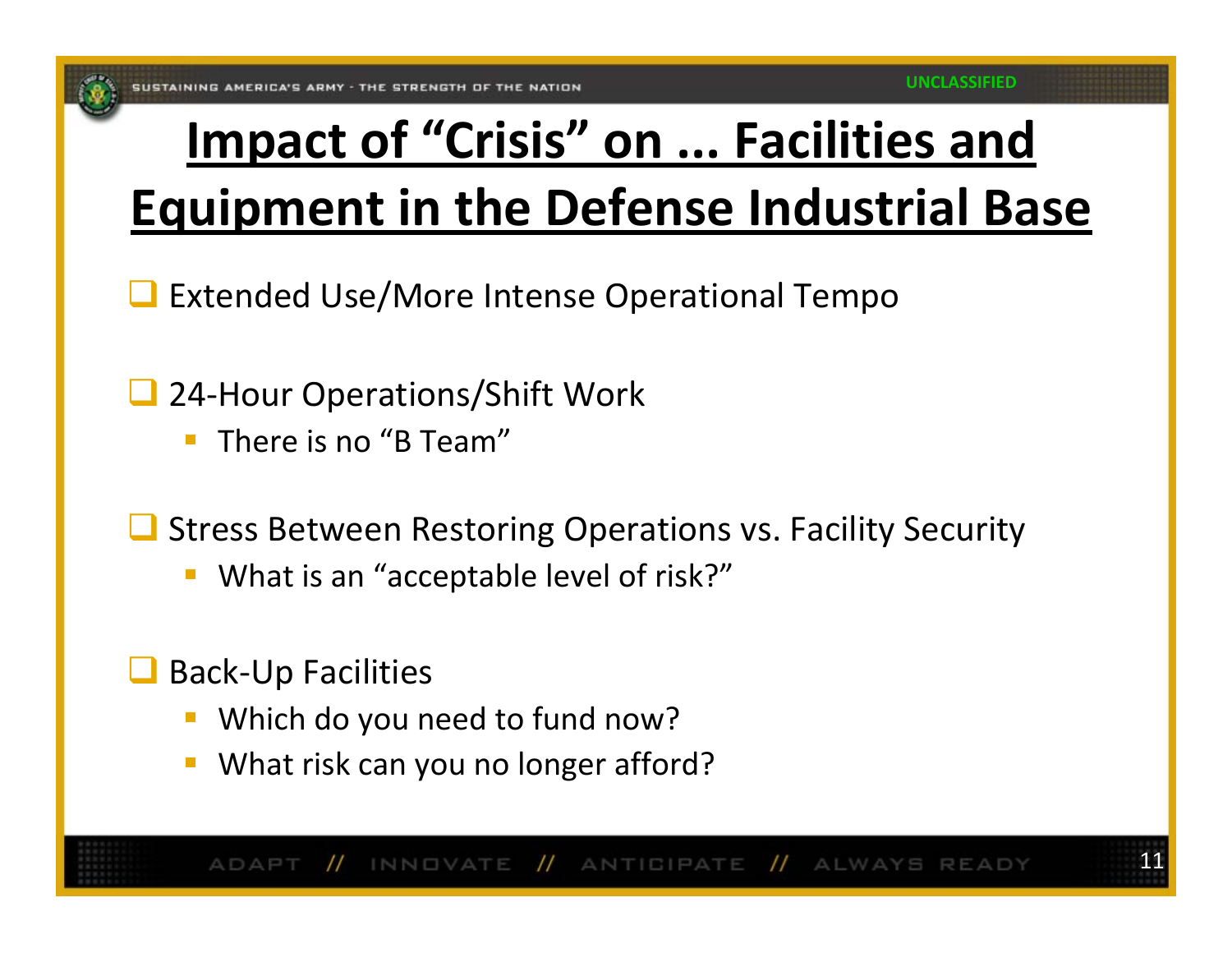## **Impact of "Crisis" on ... Personnel**

#### **41 Personnel Accountability**

- Who is where?
- T. System?
- "Drafters"
- $\Box$  #2 Notifications
	- Lawyers/Media Relations/Personnel (in English)
- Leaders Can *Never* Over‐Communicate
	- **Leaders are the rumor control officers**
- There Are No "Non-Essential Personnel"
- $\Box$  Think Outside the Fence: Media, Community, Families
	- **Must do the spade work early**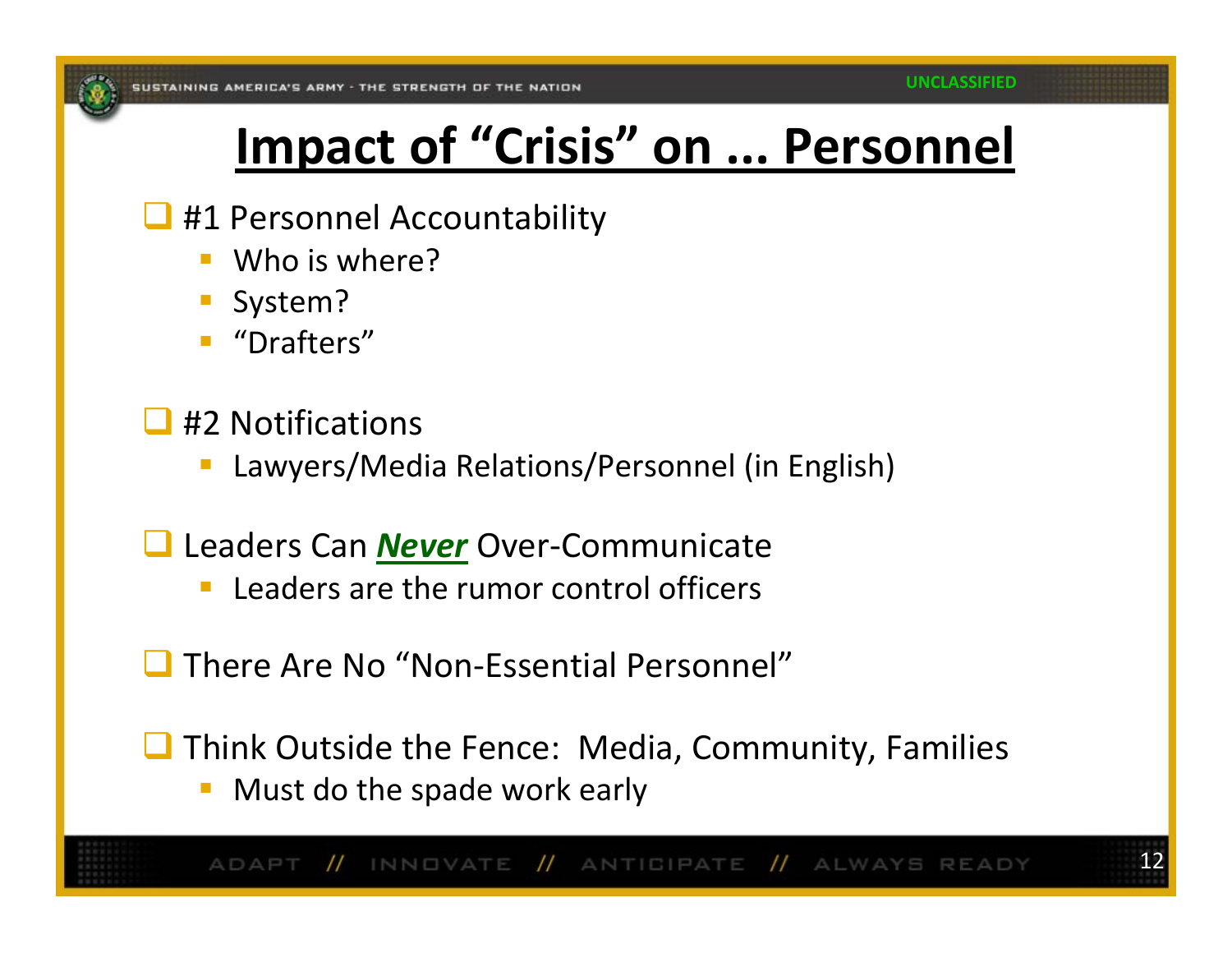## **Impact of "Crisis" on ... Leaders**

- $\Box$  Your Cues = Team Behavior
- **Q** Your Presence Matters
	- **Go to the sound of the guns**
- □ Constantly Scan/Focus/Act
	- $\mathbb{R}^n$ **LTC Hal Moore** 
		- What's Going On?
		- **What Should Be Going On?**
		- **What Should I Be Doing?**

Stress On You: Sleep, Think, Eat, Hydrate

Are You the Leader? Or Are You *Their* Leader?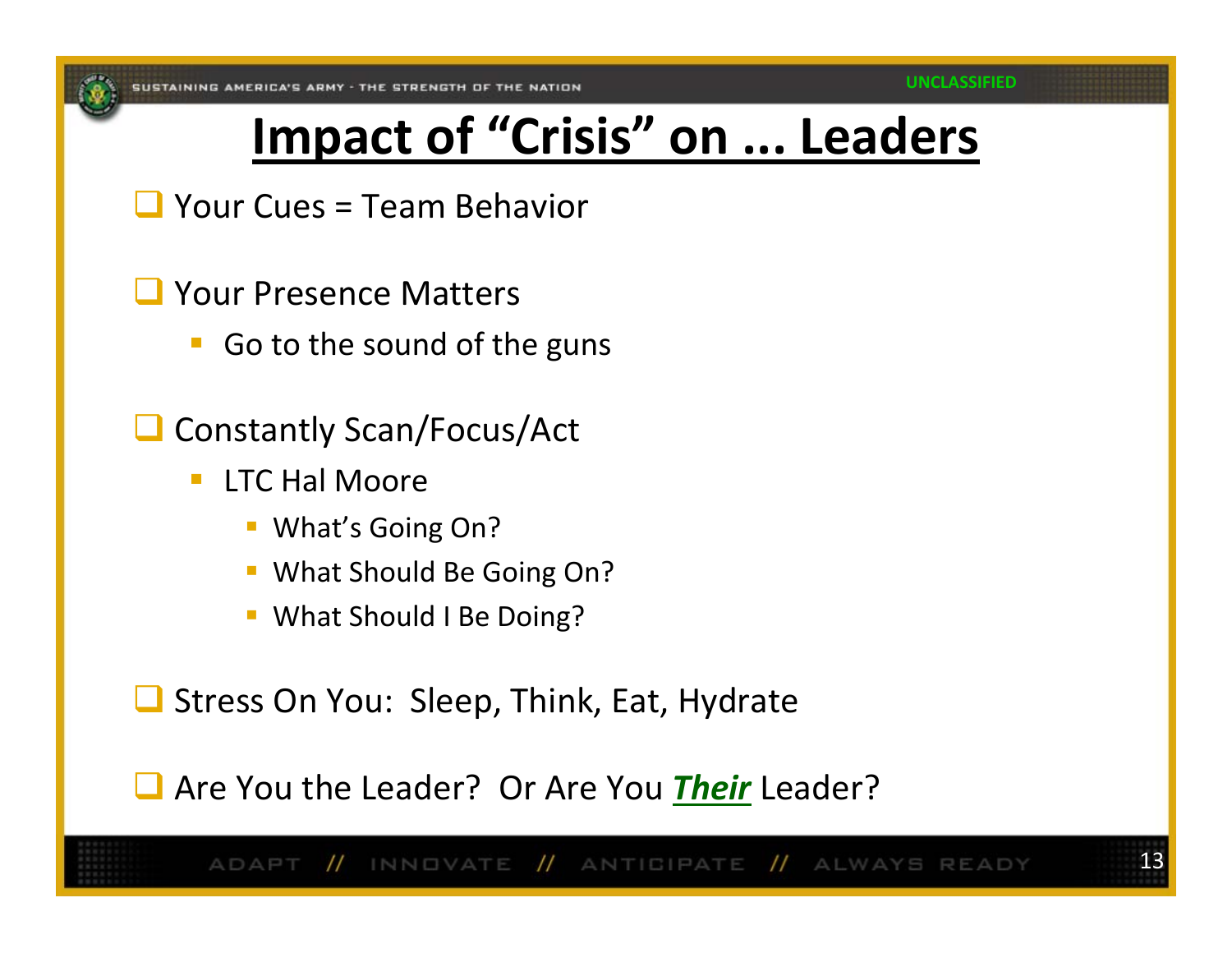#### **UNCLASSIFIED**

14

## **"After the Crisis"**

**After Action Reviews a Must** 

- T. Multiple Levels
- $\mathbb{R}^n$ Fact Based
- Fix Things ‐‐ Update
	- $\overline{\phantom{a}}$ "Pin the Rose on Someone"
- $\Box$  Remember to Remember
	- $\mathcal{L}^{\mathcal{L}}$ Memorials
	- $\mathbb{R}^n$ Families
- Stress/Flashbacks
	- **IF It Affected People**

 $\Box$ Recognition of Personnel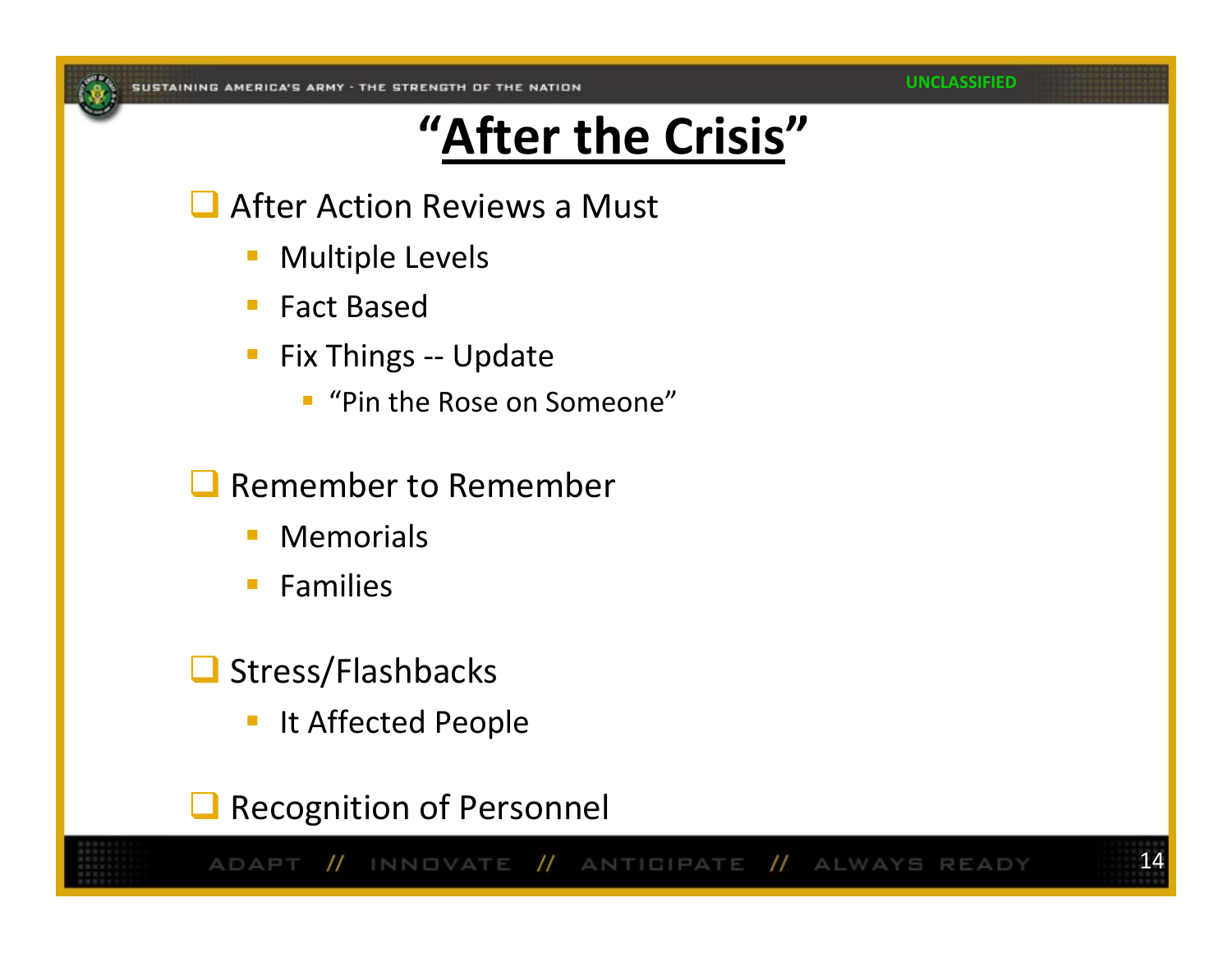## **Thoughts to Leave You With ...**

 $\Box$  Tough times do not build character -- they reveal it

- $\Box$  You set the conditions to absorb the crisis before the crisis occurs
	- Drills, Practice, Outreach (Rick Rescorla)
- $\Box$  Ask the questions
	- Does your team really know your critical information requirements?
- $\Box$  Organizations defeat or succumb to a crisis in the human dimension
- "Your Three Qualities" -- What do your people see?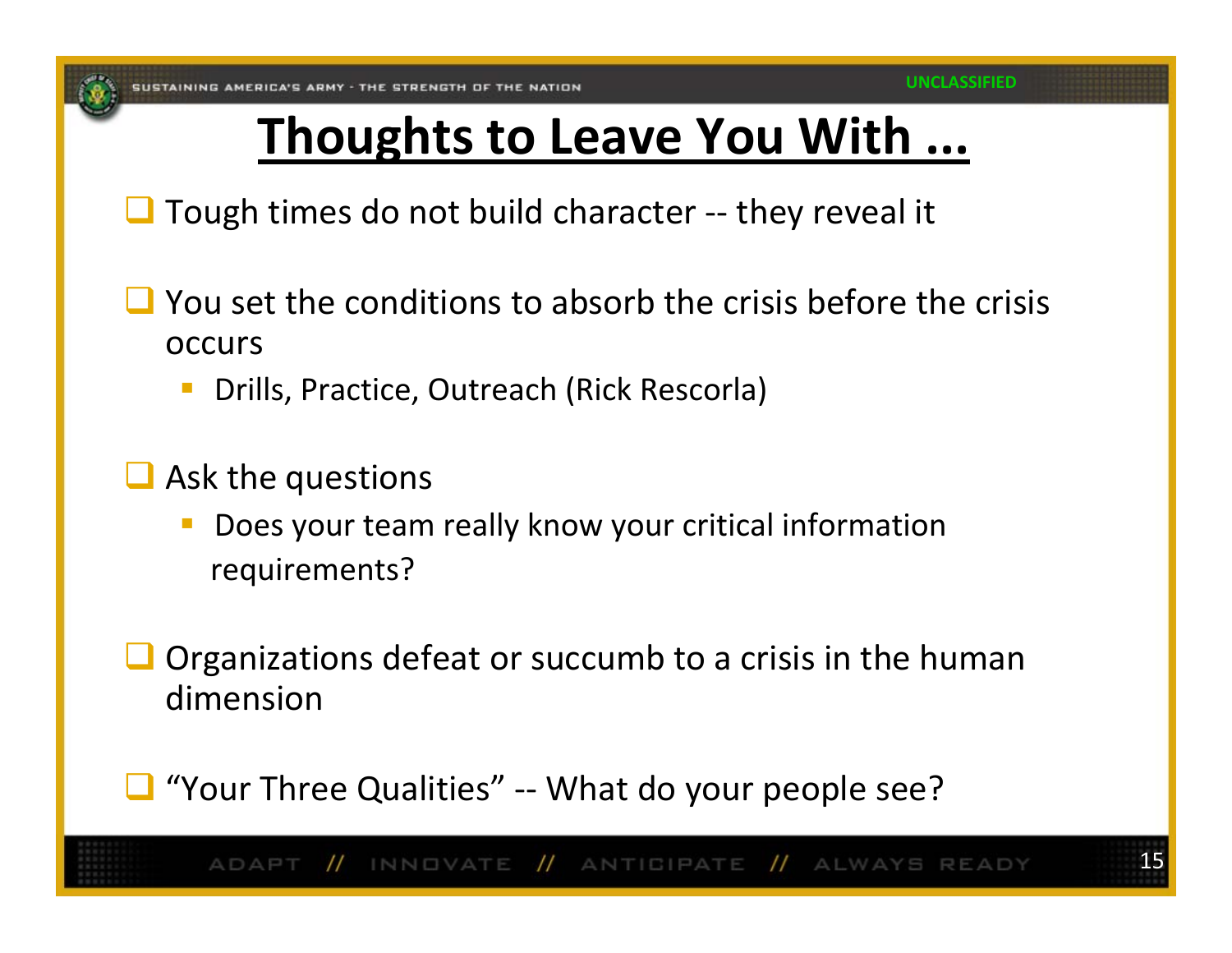**UNCLASSIFIED**

16



ADAPT // INNOVATE // ANTIGIPATE // ALWAYS READY